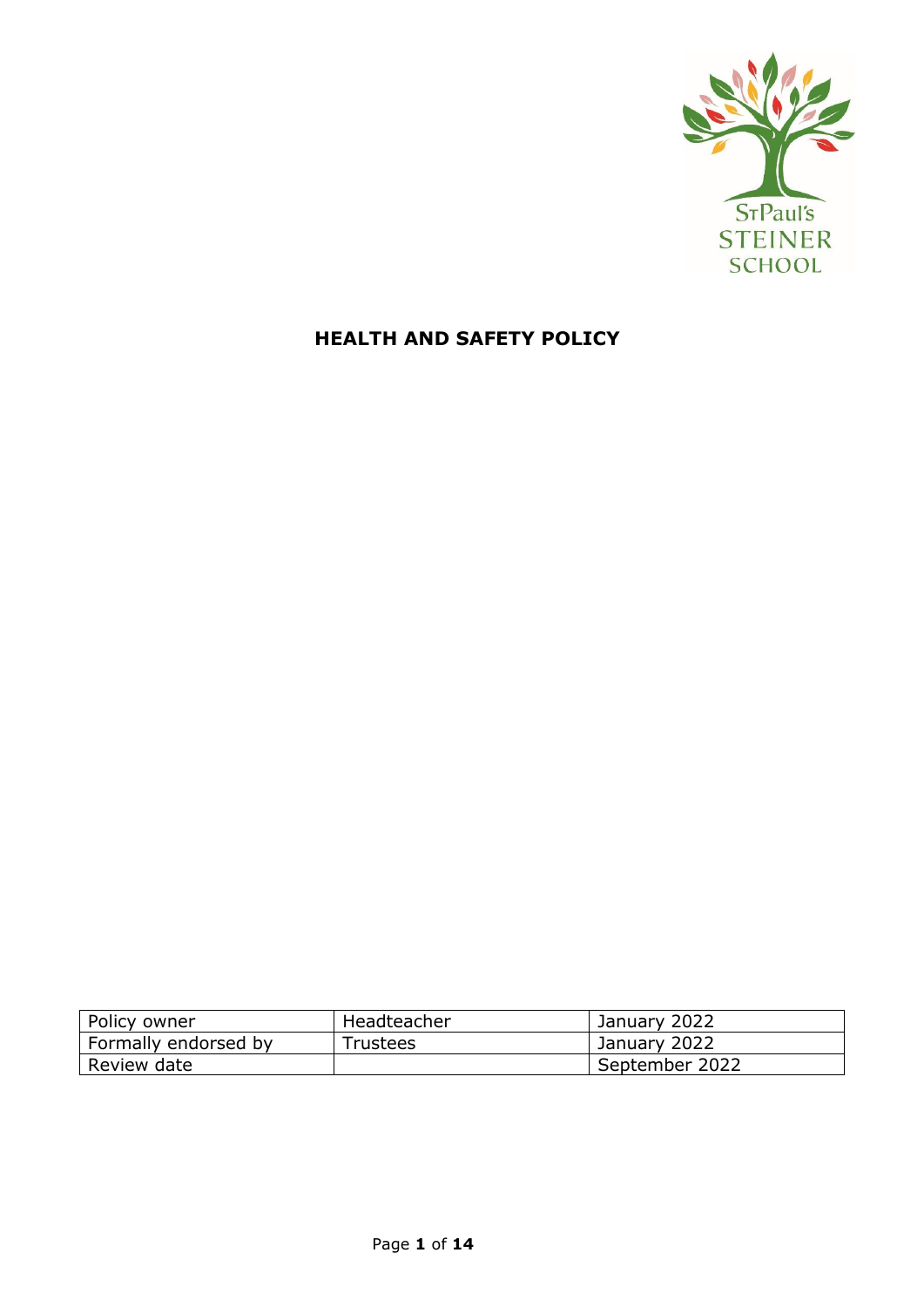The Health and Safety Policy for St Paul's Steiner School is to be reviewed annually by the Facilities Officer in conjunction with Judicium and the Trustee responsible.

The next review of the Policy Document will be in September 2022.

## **AMENDMENTS**

It is the responsibility of Facilities Officer to ensure that the complete amendment is incorporated into all copies of the document and recorded accordingly on the Amendment Sheet. Copies of pages made redundant by the amendment are to be disposed of immediately and not to be retained for any reason.

| Amdt<br><b>No</b> | Date of                     | <b>Incorporation Details</b> |                  |             |  |
|-------------------|-----------------------------|------------------------------|------------------|-------------|--|
| <b>Issue</b>      |                             | <b>Name</b>                  | <b>Signature</b> | <b>Date</b> |  |
| $\mathbf{1}$      | September 2017 Tamara Allen |                              |                  | 01/09/2017  |  |
| $\overline{2}$    | July 2018                   | <b>Helen Smither</b>         |                  | 05/07/2018  |  |
| 3                 | August 2019                 | Jack Stone                   |                  | 06/08/2019  |  |
| $\overline{4}$    | August 2020                 | Jack Stone                   |                  | 17/08/2020  |  |
| 5                 | August 2021                 | Jack Stone                   |                  | 09/08/2021  |  |
| 6                 | January 2022                | Alexandra Julin              |                  | 05/01/2022  |  |
| $\overline{7}$    |                             |                              |                  |             |  |
| 8                 |                             |                              |                  |             |  |
| 9                 |                             |                              |                  |             |  |
| 10                |                             |                              |                  |             |  |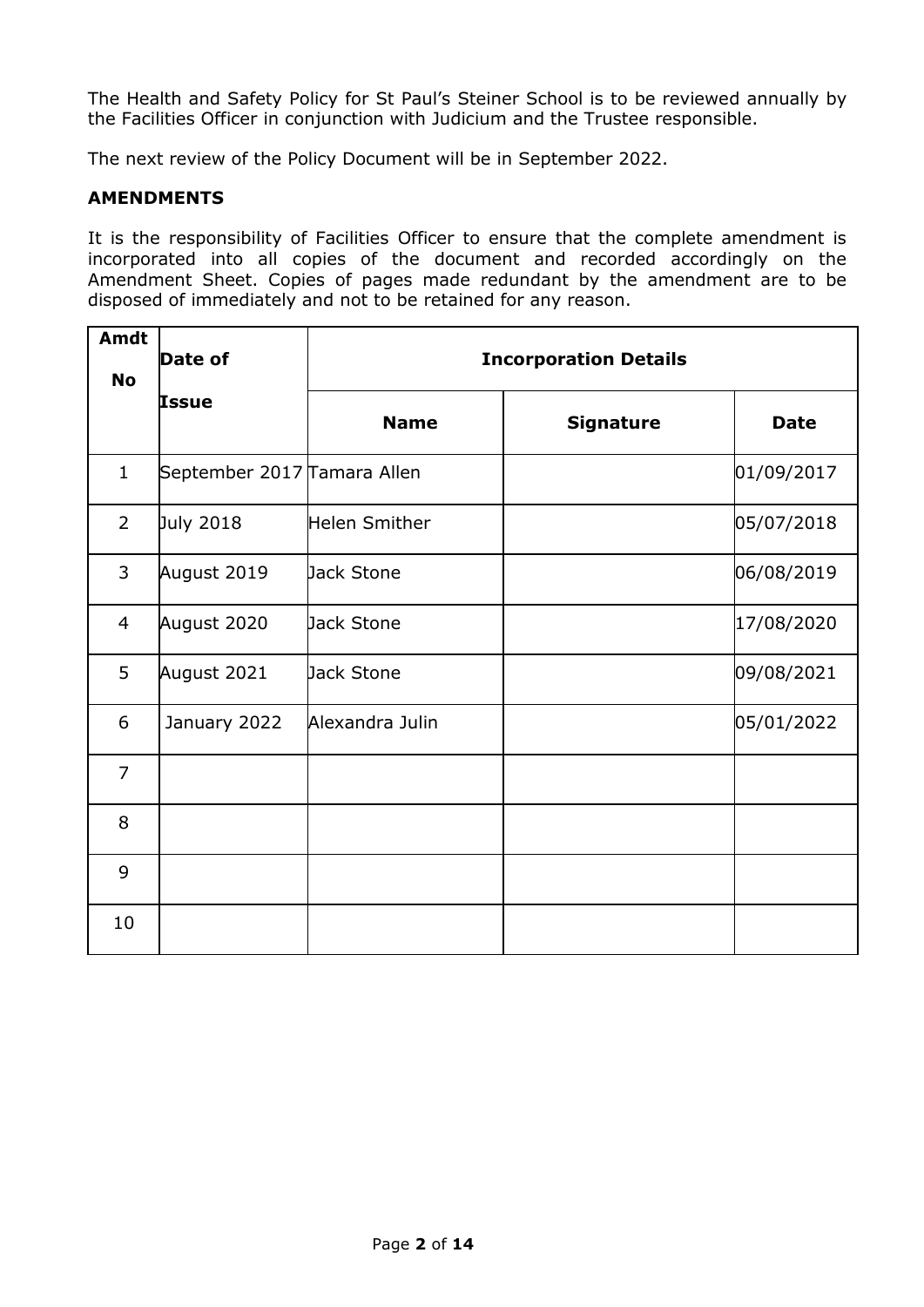## **St Paul's Steiner School Health and Safety Policy Statement of Intent**

#### **SCHOOL NAME** ST PAUL'S STEINER SCHOOL

The School believes that ensuring the health and safety of staff, pupils and visitors is essential to the success of the school.

We are committed to:

- a. Preventing accidents and work related ill health.
- b. Compliance with statutory requirements as a minimum.
- c. Assessing and controlling risks from curriculum and non-curriculum work activities.
- d. Providing a safe and healthy working and learning environment.
- e. Ensuring safe working methods and providing safe working equipment.
- f. Providing effective information, instruction and training.
- g. Consulting with employees and their representatives on health and safety matters.
- h. Monitoring and reviewing our systems and prevention measures to ensure they are effective.
- i. Setting targets and objectives to develop a culture of continuous improvement.
- j. Ensuring adequate welfare facilities exist throughout the school.
- k. Ensuring adequate resources are made available for health and safety issues, so far as is reasonably practicable.

A Health and Safety Management System will be created to ensure the above commitments can be met. All staff will play their part in its implementation.

**Name \_\_\_\_\_\_\_\_\_\_\_\_\_\_\_\_ Signature \_\_\_\_\_\_\_\_\_\_\_\_\_\_\_\_\_\_ Date: \_\_\_\_\_\_\_**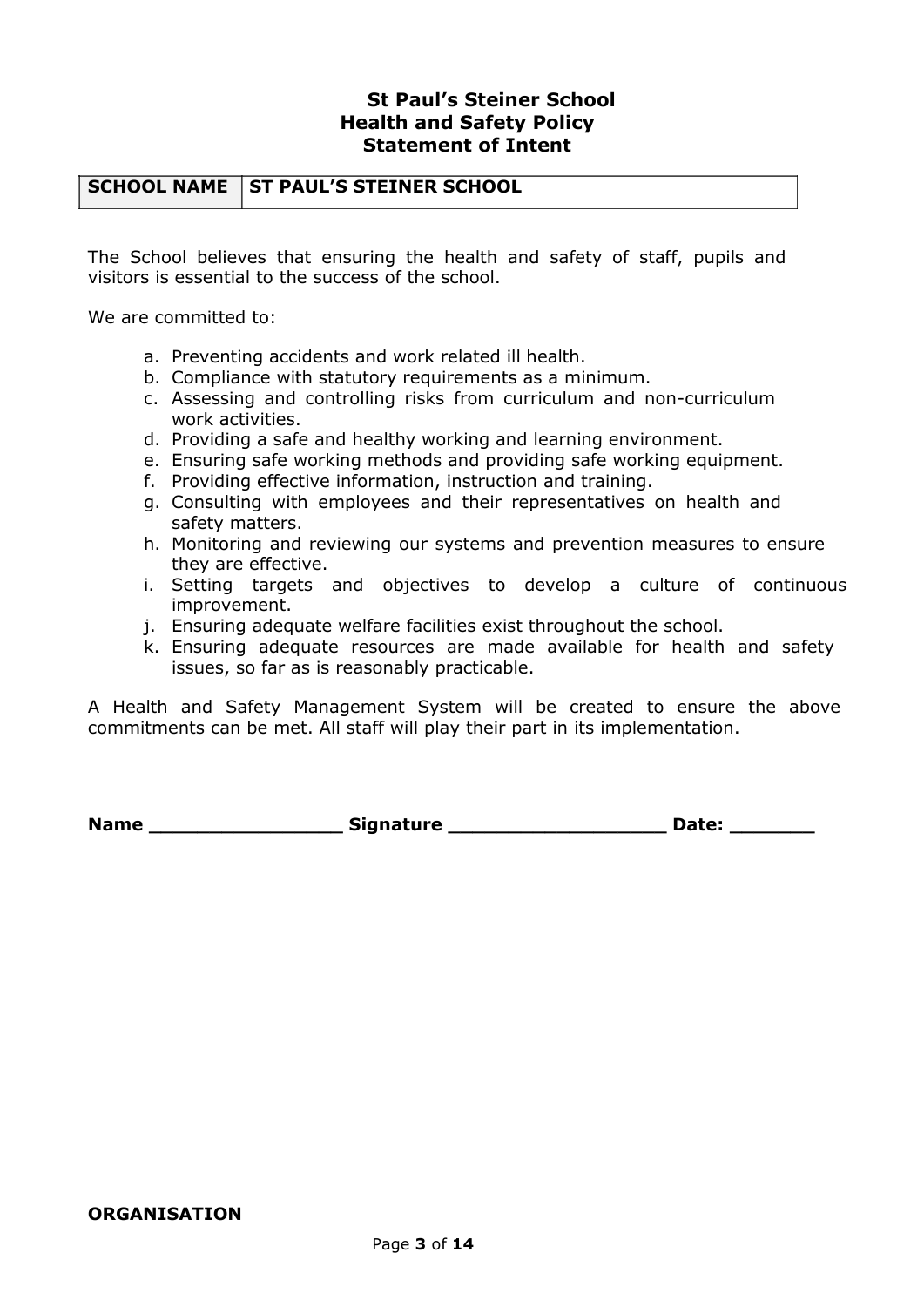## **1.0 INTRODUCTION**

- 1.1 In order to achieve compliance with the Statement of Intent the school staff will have additional responsibilities assigned to them as detailed in this part of the Policy.
- 1.2 Contacts:

## **Health & Safety Group**

Alexandra Julin, Facilities Officer - premises@stpaulssteinerschool.org

Tamara Allen, Administration & HR Manager/DSL – schooloffice@stpaulssteinerschool.org

Anna Retsler, Head Teacher – [are@stpaulssteinerschool.org](mailto:are@stpaulssteinerschool.org)

Ashad Auckburally, Business Manager – aau@stpaulssteinerschool.org

## **Administration Manager and Educational Visits Co-Ordinator**

Tamara Allen – schooloffice@stpaulssteinerschool.org

### **Facilities Officer**

Alexandra Julin – premises@stpaulssteinerschool.org

1.3 Competent Person:

Alexandra Julin, School Facilities Officer is the Competent Person for the school.

## **2.0 HEATH AND SAFETY GROUP**

- 2.1 The Health and Safety Group have the responsibility to ensure that:
	- a) A clear written policy statement is created which promotes the correct attitude towards safety in staff and pupils.
	- b) Responsibilities for health, safety and welfare are allocated to specific people and that these persons are informed of these responsibilities.
	- c) Persons have sufficient experience, knowledge and training to perform the tasks required of them.
	- d) Clear procedures are created which assess the risk from hazards and ensure safe systems of work.
	- g) The school's health and safety policy is reviewed annually.
	- h) This Policy is communicated adequately to all relevant persons.
	- i) Appropriate information on significant risks is given to visitors and contractors
	- j) Emergency procedures are in place.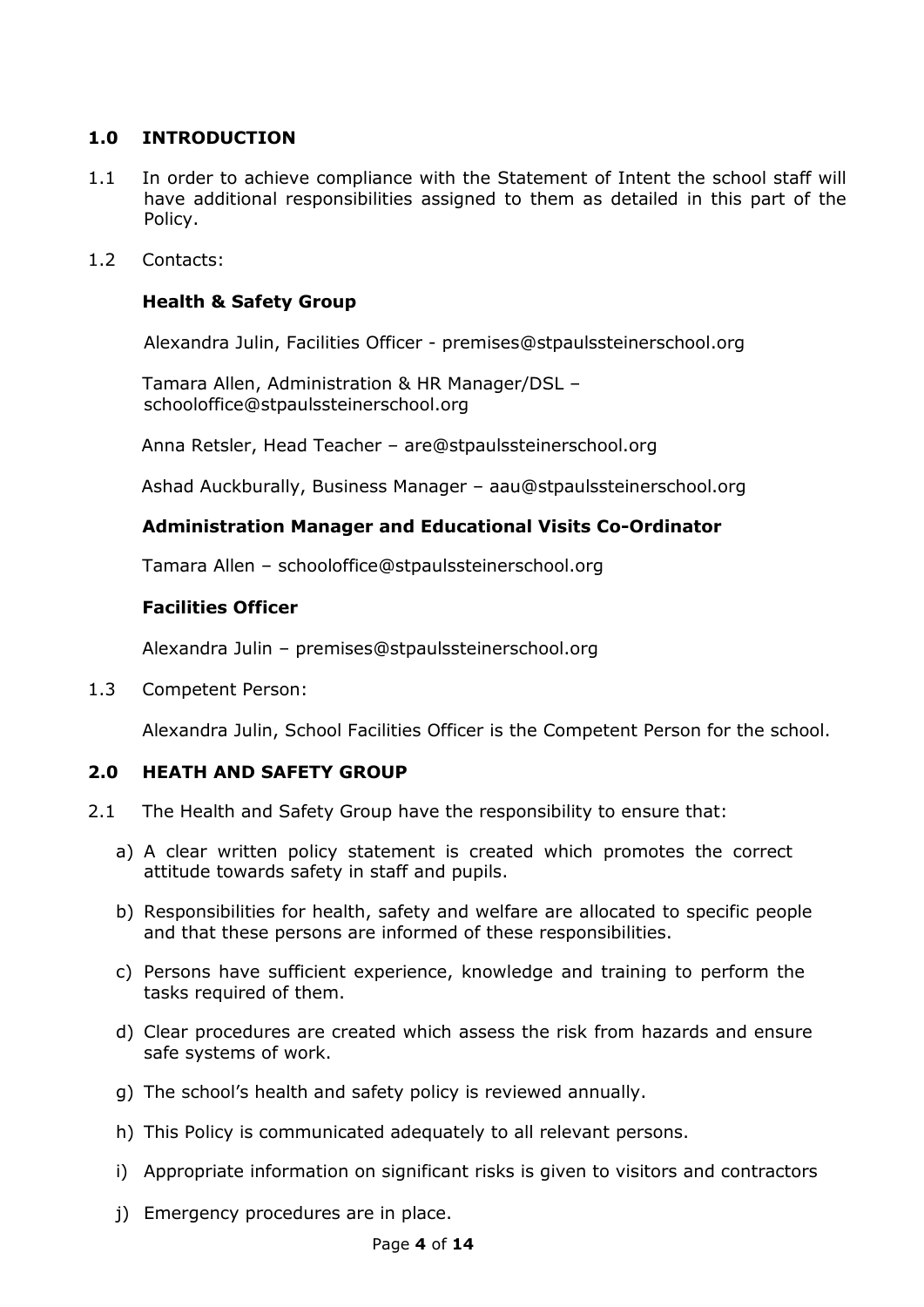- k) Equipment is inspected and tested to ensure it remains in a safe condition.
- l) Records are kept of all relevant health and safety activities e.g. assessments, inspections, accidents, etc.
- m) Arrangements are in place to inspect the premises and monitor performance.
- n) Accidents, Incidents and Near Misses are investigated and any remedial actions required are taken or requested and RIDDOR reports completed.
- o) The activities of contractors are adequately monitored and controlled.

2.2 The Health and Safety Group monitor the successful attainment of these health and safety goals.

### **3.0 TEACHING/NON-TEACHING STAFF HOLDING POSTS/POSITIONS OF SPECIAL RESPONSIBILITY**

3.1 This includes the Health and Safety Group, Facilities Officer and Administration Manager.

- a) Apply the school's Health and Safety Policy to their own department or area of work and be directly responsible to the Health & Safety Group for the application of the health and safety procedures and arrangements.
- b) Carry out regular health and safety risk assessments of the activities for which they are responsible and submit reports to the Senior Management Team.
- c) Ensure that all staff under their management are familiar with the health and safety procedures for their area of work.
- d) Resolve health, safety and welfare problems that members of staff refer to them or refer to Health & Safety Group any problems to which they cannot achieve a satisfactory solution within the resources available to them.
- e) Carry out regular inspections of their areas of responsibility to ensure that equipment, furniture and activities are safe and record these inspections where required.
- f) Ensure, as far as is reasonably practicable, the provision of sufficient information, instruction, training and supervision to enable other employees and pupils to avoid hazards and contribute positively to their own health and safety.
- g) Ensure all accidents are investigated appropriately.

## **4.0 SPECIAL OBLIGATIONS OF CLASS TEACHERS**

Class teachers are expected to:

- a) Exercise effective supervision of their pupils and to know the procedures in respect of fire, first aid and other emergencies, and to carry them out
- b) Follow the health and safety procedures applicable to their area of work.
- c) Give clear oral and written health and safety instructions and warnings to pupils as often as necessary.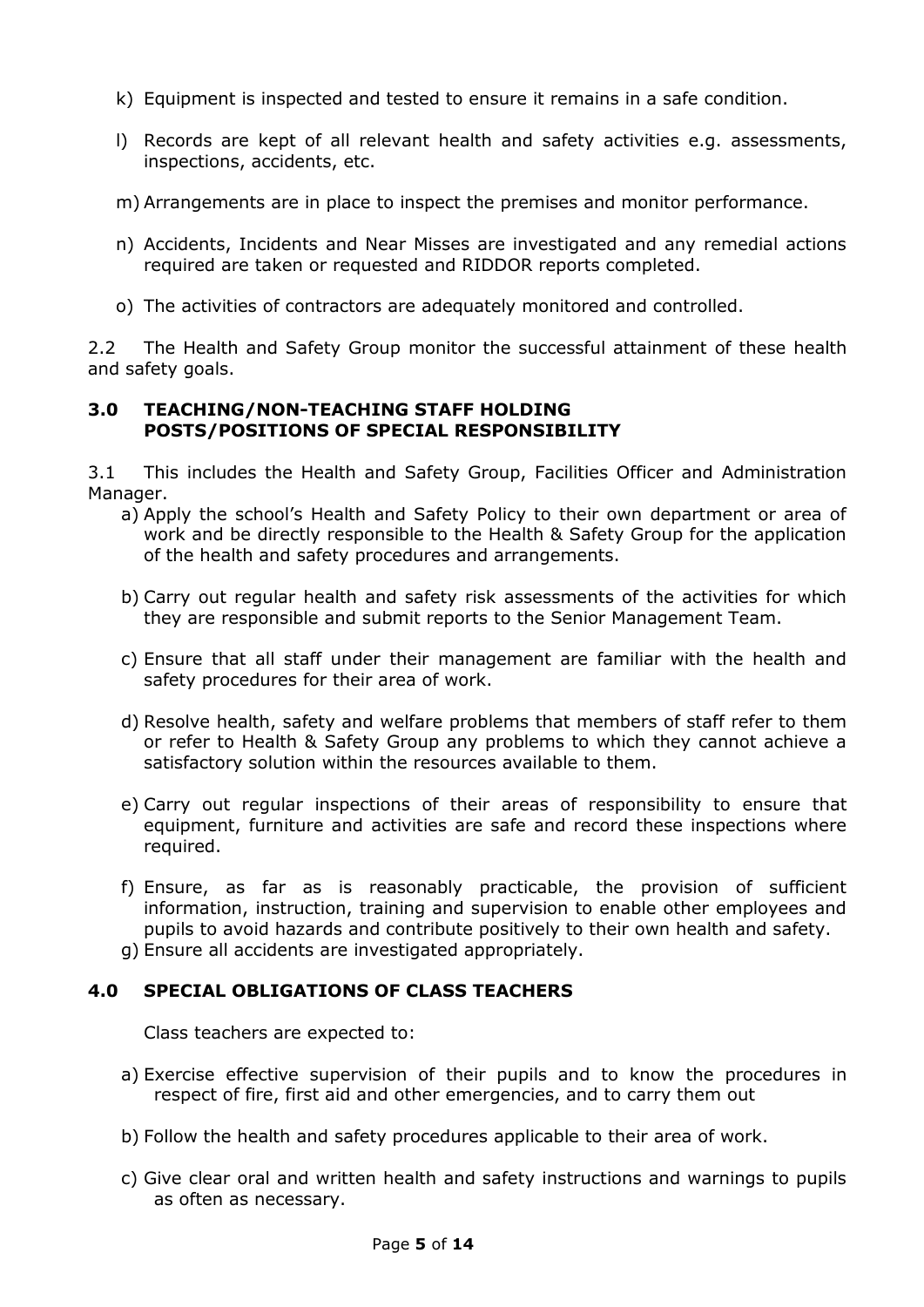- d) Ensure the use of personal protective equipment and guards where necessary.
- e) Make recommendations to the Health & Safety Group on health and safety and on additions or necessary improvements to furniture or equipment.
- f) Integrate all relevant aspects of safety into the teaching process and, where necessary, give special lessons on health and safety in line with National Curriculum requirements for safety education.
- g) Ensure that personal items of equipment (electrical or mechanical) or proprietary substances are not brought into the school without prior authorisation.
- h) Report all accidents, defects and dangerous occurrences to the Health & Safety Group

## **5.0 OBLIGATIONS OF ALL EMPLOYEES**

5.1 Apart from any specific responsibilities which may have been delegated to them, all employees must:

- a) Act in the course of their employment with due care for the health, safety and welfare of themselves, colleagues and pupils
- b) Observe all instructions on health and safety issued by the Health & Safety Group or any other person delegated to be responsible for a relevant aspect of health and safety.
- c) Act in accordance with any specific H&S training received.
- d) Report all accidents and near misses in accordance with current procedure.
- e) Co-operate with other persons to enable them to carry out their health and safety responsibilities.
- f) Inform their immediate Manager of all potential hazards to health and safety, in particular those which are of a serious or imminent danger.
- g) Inform their immediate Manager of any shortcomings they identify in the school's health and safety arrangements.
- h) Exercise good standards of housekeeping and cleanliness.
- i) Know and apply the procedures in respect of fire, first aid and other emergencies.

## **6.0 OBLIGATIONS OF CONTRACTORS**

- 6.1 All contractors who work on the premises are required to identify and control any risk arising from their activities and inform the Facilities Officer of any risks that may affect the school staff, pupils and visitors.
- 6.2 All contractors must be aware of the school health and safety policy and emergency procedures and comply with these at all times.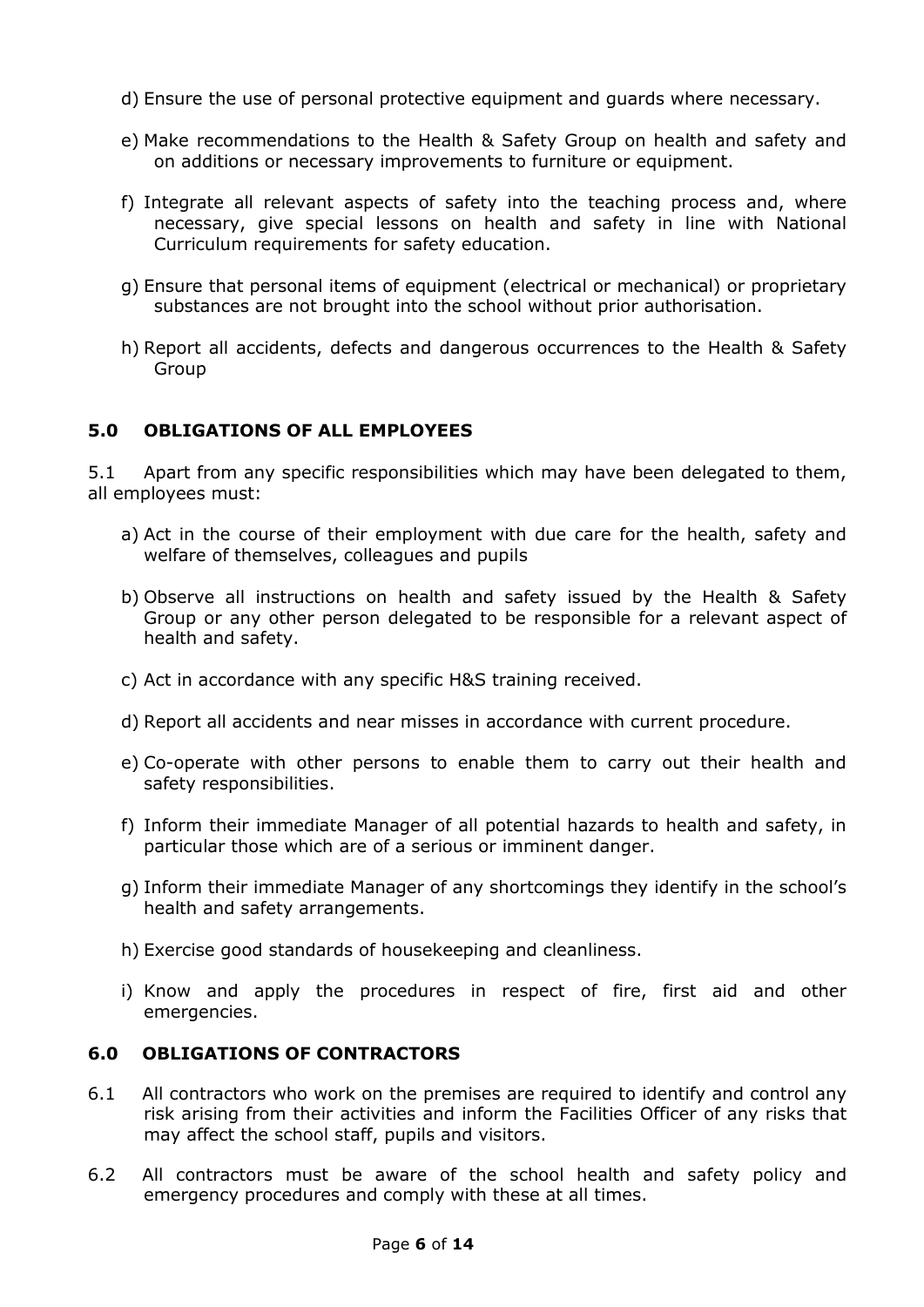6.3 In instances where the contractor creates hazardous conditions and refuses to eliminate them or to take action to make them safe, the head teacher or her representative will take such actions as are necessary to protect the safety of school staff, pupils and visitors.

## **7.0 PUPILS**

- 7.1 Pupils, in accordance with their age and aptitude, are expected to:
	- a) Exercise personal responsibility for the health and safety of themselves and others.
	- b) Observe standards of dress consistent with safety and/or hygiene.
	- c) Observe all the health and safety rules of the school and in particular the instructions of staff given in an emergency.
	- d) Use and not wilfully misuse, neglect or interfere with things provided for their health and safety.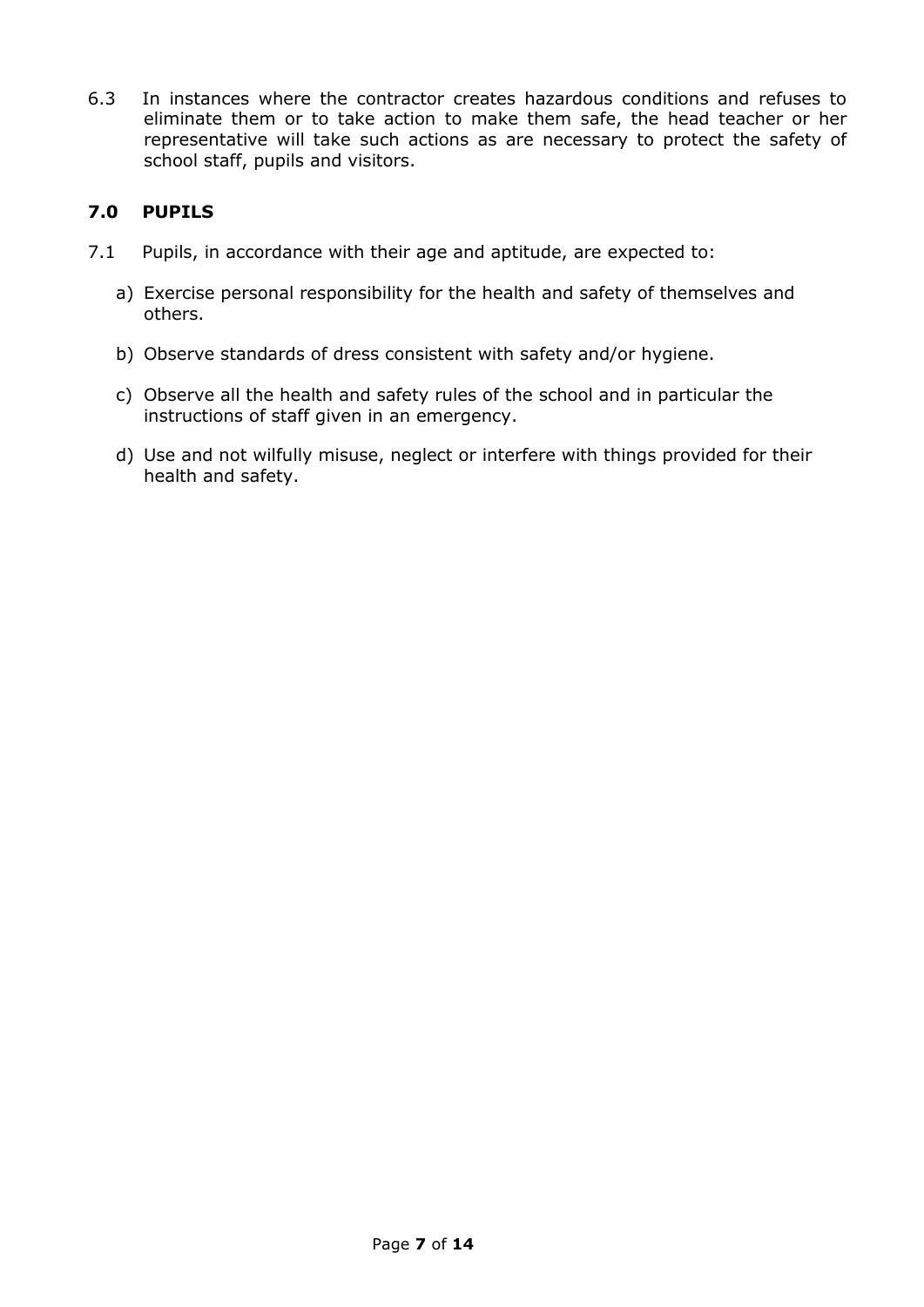## **PROCEDURES AND ARRANGEMENTS**

## **Introduction**

The following procedures and arrangements have been established within our school to eliminate or reduce health and safety risks to an acceptable level and to comply with minimum legal requirements:

The list provides a brief summary of all the key health and safety arrangements applicable to the school. More detailed policies and written procedures for a number of these areas are available in the Health and Safety Management File.

## **Accident Reporting, Recording and Investigation**

All staff are required to ensure that all accidents, incidents and near misses are reported to the Facilities Officer or a member of the First Aid Team who will ensure that the accident is investigated and reported to the Health and Safety Executive where appropriate. The First Aid Policy provides detail on the actions to be taken in the event of an accident.

#### **Audit**

The Facilities Officer will undertake an annual audit of the health and safety procedures in the school and amend any policies and procedures as necessary.

Our external health and safety consultants, Judicium, will assist with this process.

### **Behaviour Management/Bullying**

All staff must be familiar with the school policies for behaviour management and bullying. Any incidents of unacceptable behaviour or bullying must be reported and dealt with in accordance with these policies.

#### **Cleaning**

The Facilities Officer and contracted cleaners are responsible for ensuring the safe cleaning of the school premises in accordance with the School's instructions.

#### **Contractors**

St Paul's Steiner Building in cooperation with the Facilities Officer are responsible for the selection and management of contractors in accordance with the school policy.

St Paul's Steiner Building and The Facilities Officer are responsible for the supervision of contractors on the school premises.

#### **Curriculum Safety (including out of school learning activities)**

The Health and Safety Group are responsible for ensuring that risk assessments are in place for all curriculum activities where there is a potential risk to staff and pupils.

The risk assessments must be made known to all teaching and support staff and reviewed regularly.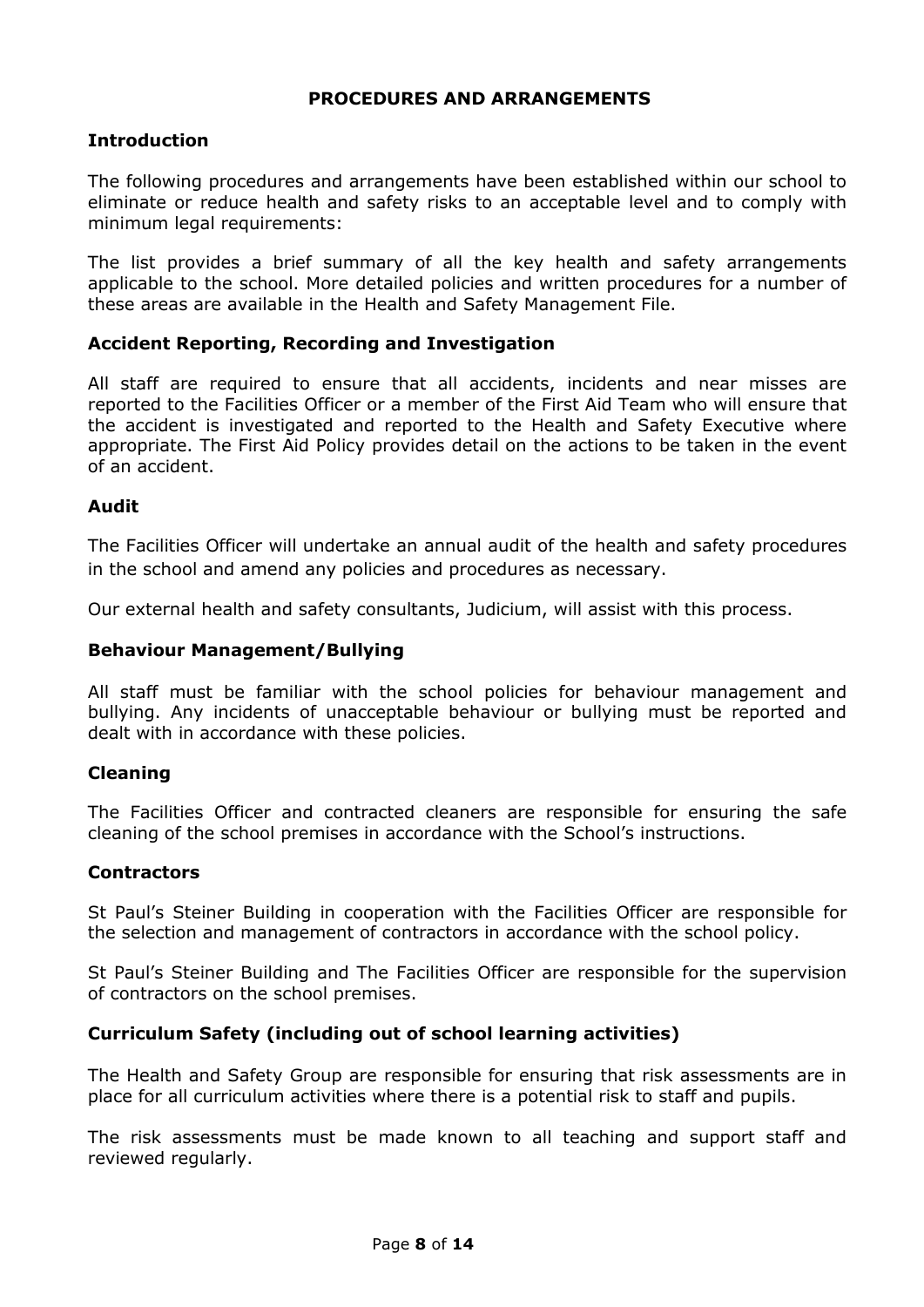Guidance from CLEAPSS, BAALPE and other lead bodies should be adopted as appropriate.

## **Display Screen Equipment**

The Facilities Officer is responsible for ensuring that DSE assessments are completed for administrative staff and teaching staff who regularly use laptops or desktop PCs.

Regular laptop users will be provided with docking stations.

Staff are reminded that laptops should not be used on laps, chair arms and other unsuitable surfaces.

### **Educational Visits and Journeys**

The Educational Visits Co-ordinator is responsible for ensuring that all school trips are managed in accordance with the school policy for Educational Visits and Journeys.

All teachers must be familiar with this policy.

## **Electrical Equipment**

The Facilities Officer is responsible for ensuring that the hard wiring system is inspected every five years by a competent person and any identified remedial work is undertaken without delay.

The Facilities Officer is responsible for ensuring that all portable electrical equipment is tested in annually.

All staff must be familiar with the school procedures and report any problems to the Facilities Officer/Health and Safety Group. Staff are reminded that they must not bring electrical equipment into school without permission.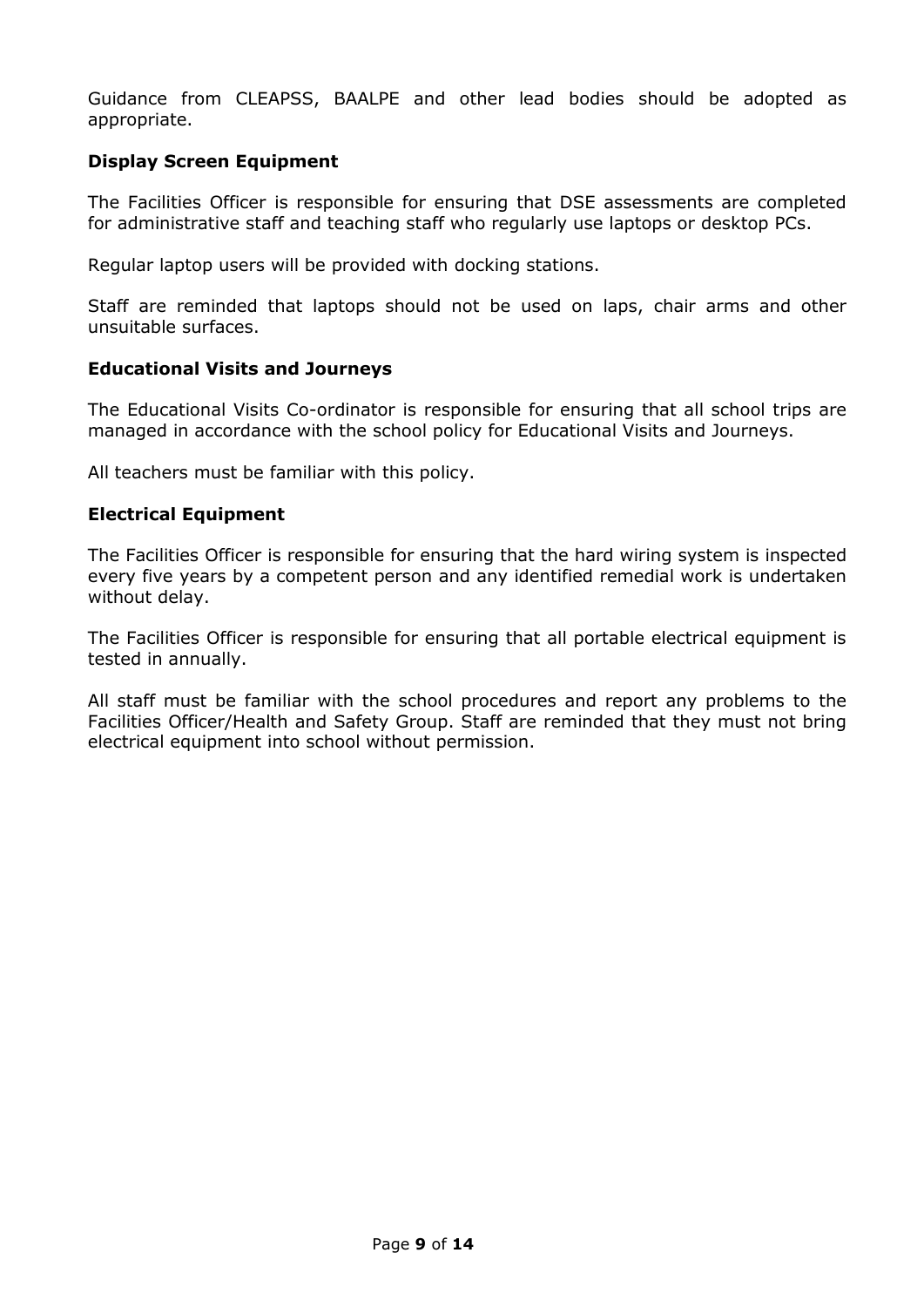## **Fire Precautions and Emergency Procedures**

The Health and Safety Group is responsible for ensuring:

- $\Box$  That a Fire Risk Assessment is completed and reviewed annually or when significant change occurs.
- $\Box$  That the school emergency plan and evacuation procedures are regularly reviewed.
- $\Box$  The provision of fire awareness training to all staff.
- $\Box$  That an emergency fire drill is undertaken every half term.
- $\Box$  The preparation of specific evacuation arrangements for staff and/or pupils with special needs.
- $\Box$  The maintenance and inspection of the fire fighting equipment.
- $\Box$  The maintenance of exit/escape routes and signage.
- $\Box$  Regular testing of the fire alarm smoke detectors.

All staff must be familiar with the school Fire safety risk assessment, the school emergency plan and evacuation procedures.

## **First Aid**

#### **The school First Aiders**

| Anna Retsler         | <b>Heulwen Miller</b> | Alex Brew        |
|----------------------|-----------------------|------------------|
| Marina Cook          | Georgina Tate         | Lily Janas-Snell |
| Achala Wickramaratne | Zoe Russell           | Ethan Reeves     |
| Christopher Hammond  | Kirsty Featherstone   | Rachel Steggall  |
| Alexandra Julin      | Simone Freeman        |                  |

Lucy Mellor **Achala Wickramaratne** Marina Cook **Paediatric first aiders**

| Stephanie Gill      | Eriko Kawashima | Julia Allan |
|---------------------|-----------------|-------------|
| Nicoletta Favetta   | Sevim Metin     | Very Garcia |
| Elena Oliver Andres | Sarah Newby     | Mita Nesi   |
| Maria Brooks        |                 |             |

First Aid supplies are kept in Classrooms and the reception area. Teachers are responsible for ensuring that their first aid boxes are fully stocked.

Tamara Allen (**main first aider**) is the appointed person responsible for ensuring that the stocks of supplies are kept up to date and that all staff have received first aid training appropriate to their roles and portable first aid kits are taken on all educational visits.

If the risk assessment dictates it is necessary, a qualified first aider will be present on the trip.

All staff must be familiar with the school arrangements for First Aid.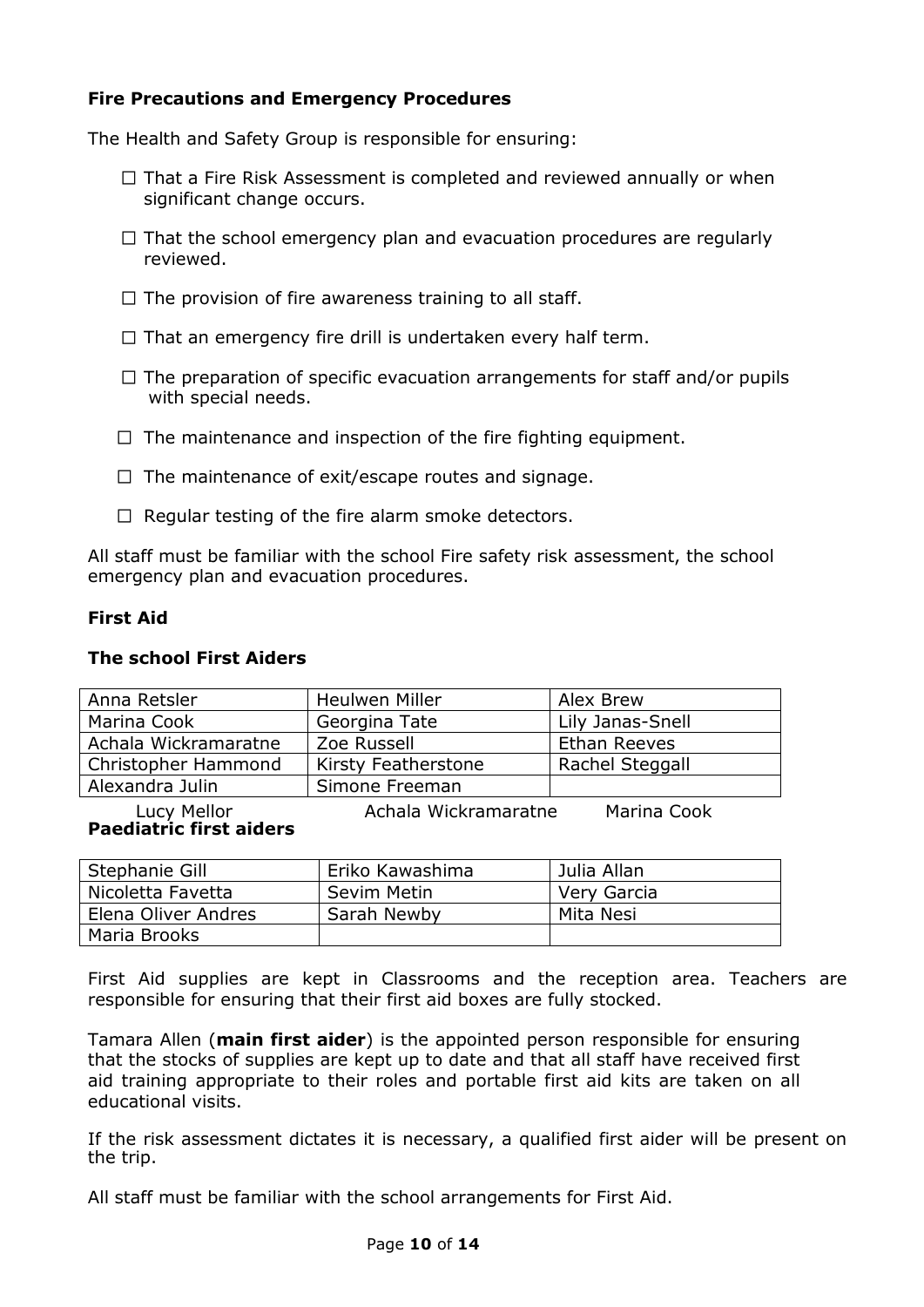## **Hazardous Substances**

The Facilities Officer is responsible for ensuring that all cleaning products that may be hazardous to health are assessed before being used.

The cleaning products are stored securely in accordance with the manufacturer's instructions and only used by authorised persons trained in the safe use of the product. COSHH risk assessments are also completed and reviewed regularly or when significant change occurs.

All staff are reminded that no hazardous substances should be used without the permission of the Facilities Officer.

Products with low toxicity routinely used in the classrooms must be stored securely and only used by staff or older pupils under supervision. These will include such items as:

- Spirit based marker pens
- Corrective fluid
- Aerosol paints

All the above should be used in a well ventilated area.

#### **Managing Medicines & Drugs**

No pupil is allowed to take medication at school without a letter of consent from his/her parent/carer.

The health policy for pupils provides detailed guidance and all staff should be familiar with this policy.

## **Manual Handling and Lifting**

The Facilities Officer who has completed manual handling training will ensure that any significant manual handling tasks are risk assessed and these tasks eliminated where possible.

No member of staff should attempt to lift or move any heavy furniture or equipment themselves but must ask for assistance.

Only move furniture and equipment within your own capability

Pupils are not allowed to move or lift any heavy or unwieldy furniture or equipment.

### **Risk Assessments**

It is the Health and Safety Group's responsibility to ensure that potential hazards are identified and that risk assessments are completed for all significant risks in the school.

The Educational Visits Co-Ordinator will also ensure that risk assessments are completed by all staff who organise and lead school visits.

Risk Assessments must be submitted a week before an event or trip is due to take place to allow time for it to be checked and amended, if necessary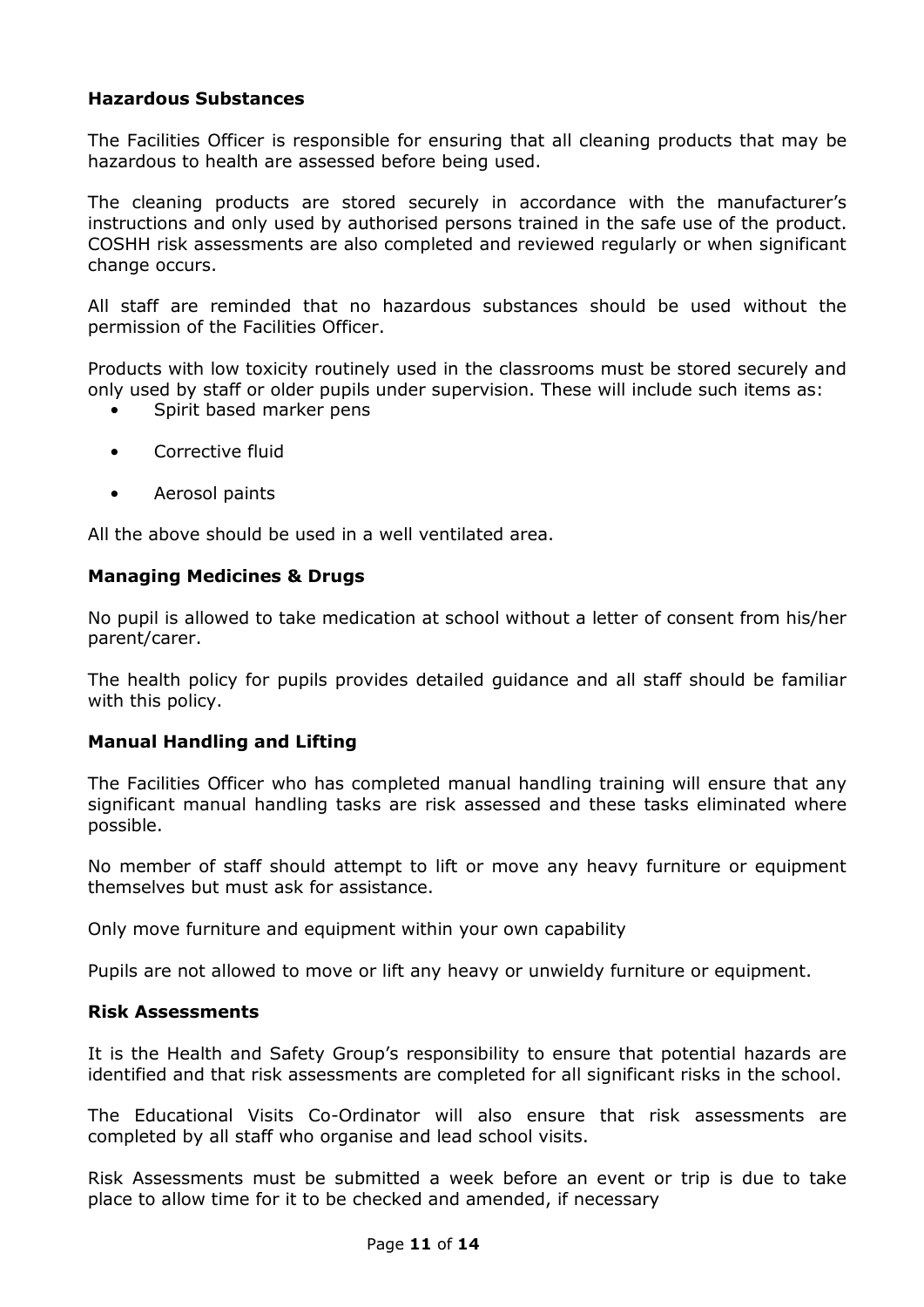A risk assessment policy is available.

## **Staff Training & Development**

The Administration Manager is responsible for annually assessing the health and safety training needs of all staff and for arranging any identified training.

All new staff will receive specific information and training as part of the school induction process.

All staff will receive fire awareness training on an annual basis.

Staff who have been given specific health and safety responsibilities and duties will be provided with the necessary levels of information, instruction and training to enable them to carry out these duties.

Health and safety will be a regular agenda item for Leadership, College and Teacher meetings.

### **Visitors**

Visitors to the school will be made aware of the emergency procedures and other safety information as is relevant.

Contractors undertaking maintenance work on the school will be informed of the emergency procedures and any risks in their work area e.g. asbestos, fragile roofs.

All visitors to the school are required to sign in on arrival and are given a visitors badge. Visitors must sign out when leaving the premises.

## **Working at Height**

Staff are reminded that `working at height' applies to all activities which cannot be undertaken whilst standing on the floor.

A step stool or small step ladder must be used to hang decorations or displays. Standing on desks, chairs or other furniture is not permitted.

Assistance must be provided when using ladders. All staff who are working at height should receive appropriate training.

#### **Slips trips and falls**

The potential for slips trips and falls in school has been risk assessed and appropriate controls have been put in place. This includes mopping floors and hazard spotting inspections.

A slips and trips policy and risk are available.

#### **Snow and ice**

A plan has been produced outlining the main pedestrian routes that the facilities team will strive to keep open during snowy and icy conditions. If it becomes impossible to keep these routes clear the head teacher is informed immediately and this information contributes to any decision to close the school.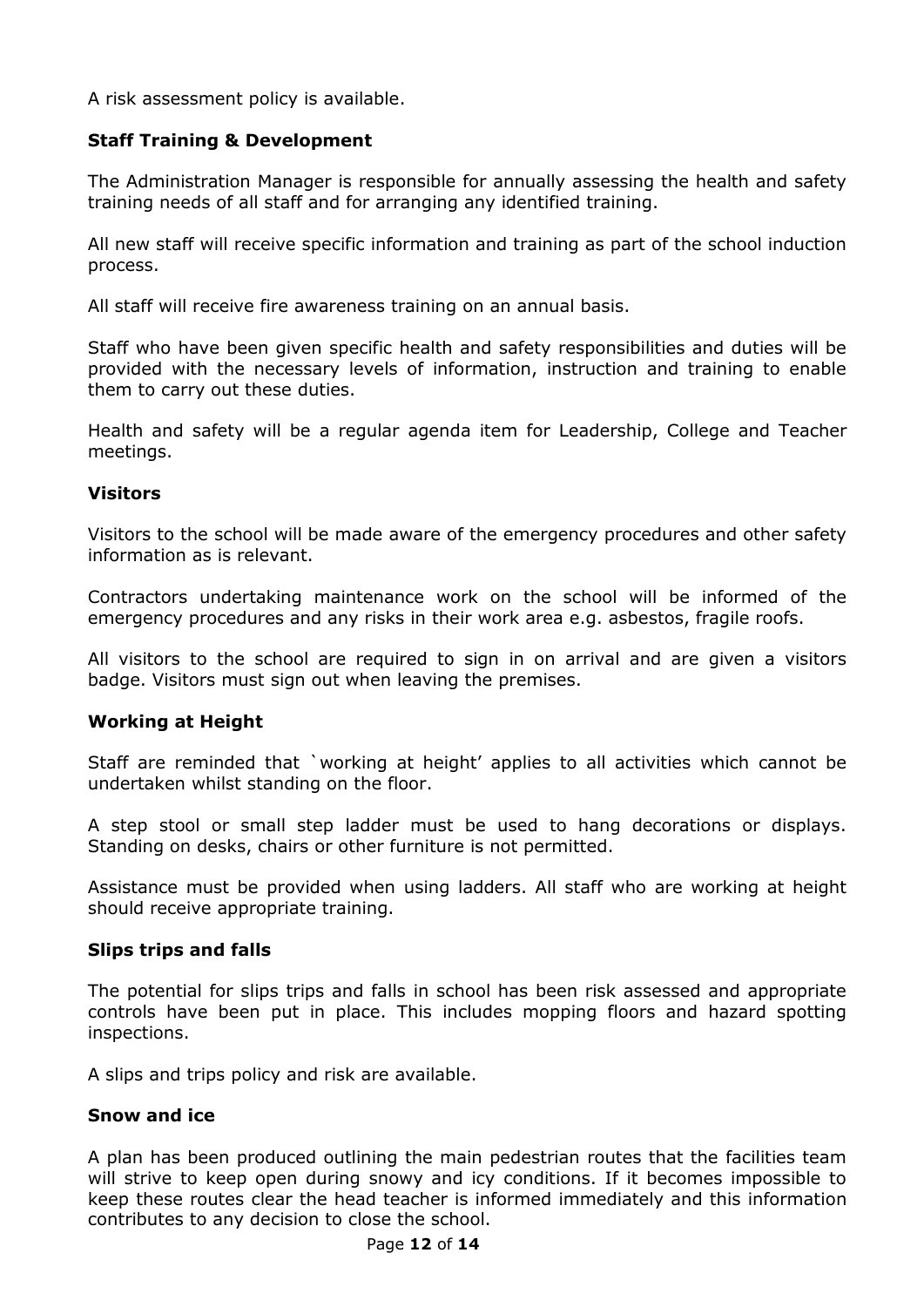## **Legionella**

Office Test provided advice and has assisted with the preparation of the school's legionella risk assessments and also sample water as per the risk assessments.

The Facilities Officer oversees the day to day management of the school's water hygiene.

### **Asbestos**

No buildings leased by the schools contain ACMs (asbestos containing materials). Management reports are available for contractors from the facilities officer.

### **Playground and gate supervision**

Appropriate levels of supervision will be maintained in the playground and green area as described in the playground and green area risk assessments.

The Marquess Road and/or St Paul's Road entrances are manned by a member of staff at the following times:

8:15 – 8:30 13:00 -13:15 15:30 – 15:40

### **Smoking**

Smoking is not permitted anywhere on the school premises.

#### **Pregnant members of staff**

The school's procedures for pregnant members of staff will be followed, including carrying out a 'Pregnancy Risk Assessment'.

#### **Students attending school whilst injured**

If a student has suffered an injury and requires crutches a personal risk assessment will be carried out accordingly.

#### **Covid-19**

The school is constantly putting measures in place to ensure the safety of staff and students.

3 outside sinks have been installed to ensure all staff, students and contractors wash their hands upon entry to the school. Hand sanitizer, masks and all relevant PPE is available for all staff and visitors.

A comprehensive risk assessment has been completed by the school and is available for all members of staff and is updated in line with government guidelines as and when they change.